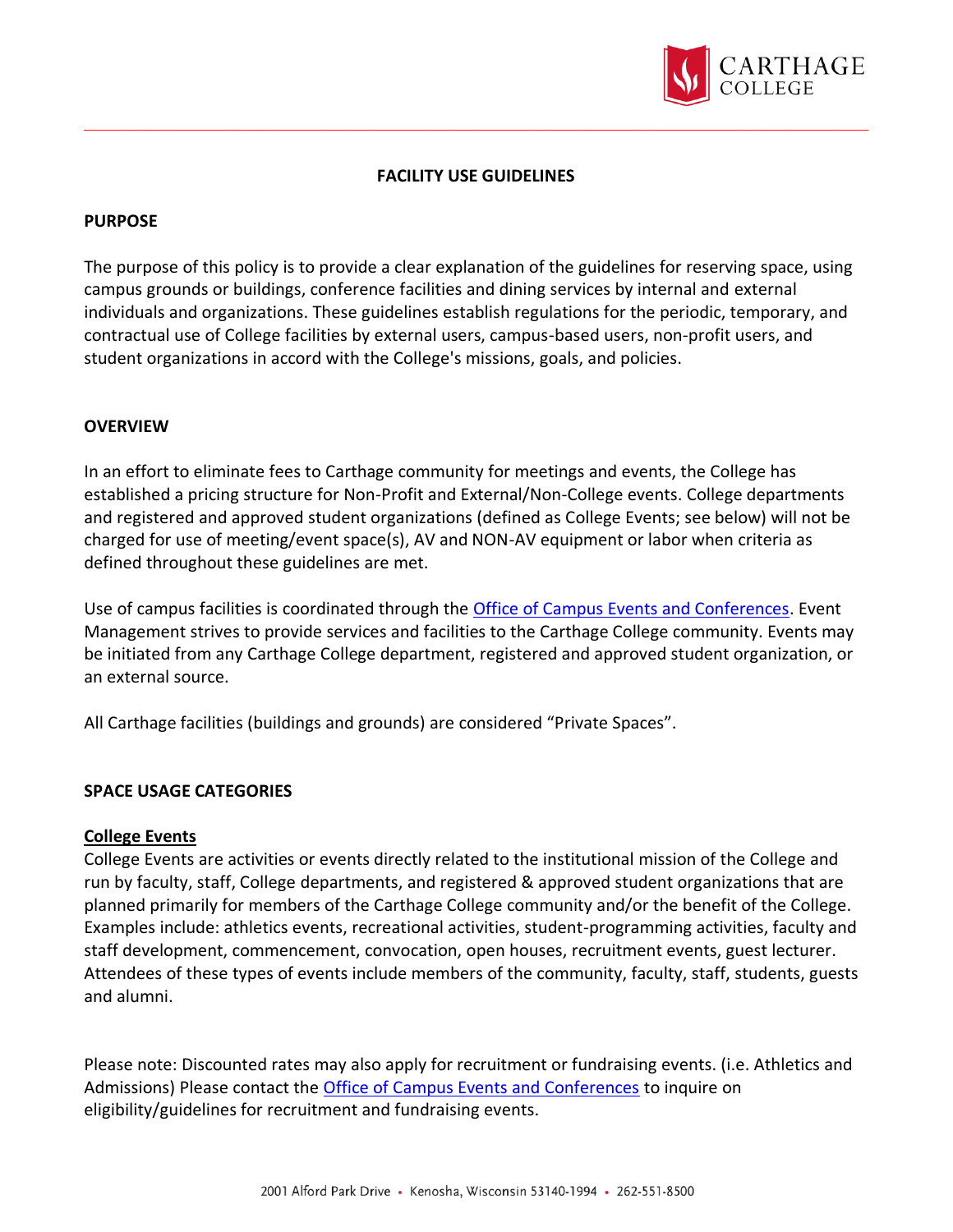## **Non-Profit Events/Non-College**

Non-Profit Events/Non-College are defined as programs and activities organized by an outside nonprofit organization (501 C3). Examples of these types of organizations include local non-profit organizations, organizations that the College holds institutional membership or maintains a relationship that directly benefits the College community. (Examples - Kenosha Unified School District, Racine Unified School District, Kenosha Area Chamber of Commerce, WAICU, Boys and Girls Club, etc.) Non-Profit events receive a discounted rental fee of meeting space. If Audio Visual (AV) and/or Non-Audio Visual Equipment and Labor is required standard fees apply.

Non-Profit events will involve a contractual arrangement with the College and are coordinated through the [Office of Campus Events and Conferences.](https://www.carthage.edu/community/conference-services/)

The following criteria must be met in order for an event to be eligible for Non-Profit rates:

- The Mission are in accordance with and furthered by the activity planned by the Non-Profit organization.
- The outside organization will be required to sign a facility usage agreement outlining the terms for use of College venue and is required to provide proof of liability insurance and 501 C3.
- The Non-Profit organization will be invoiced for all charges following the event with payment due in full 30 days from the invoice date.

Please note: Registered & approved student organizations and college departments may not reserve space for other organizations to provide access to college property or for the purpose of lower rates.

# **External Events/Non-College**

External Events/Non-College are defined as programs and activities organized by individuals, groups, businesses, or organizations not included in the organizational structure of the College. Examples of events include: weddings, receptions, charity events, corporate meetings and events, youth camps, conferences, social activities, expositions, etc.

External Events/Non-College require a contractual arrangement, along with proper proof of insurance, and are coordinated through the [Office of Campus Events and Conferences.](https://www.carthage.edu/community/conference-services/)

External Events/Non-College will be charged room, AV and non-AV equipment and labor fees based on the External/Non-College Rate Guide. Applicable catering and dining services charges will also apply. Based on the contractual agreement a deposit(s) will be required with items based on consumption as well as other items not previously billed. The event will be invoiced for all charges following the event with payment due in full 30 days from the invoice date.

# **SCHEDULING PRIORITIES**

Scheduling priorities for facilities is given first to all academic scheduling and student-related programs within the guidelines of this policy and in accordance with the best use and purpose guidelines for facility usage (see below). Over the summer month's priority continues to be provided to summer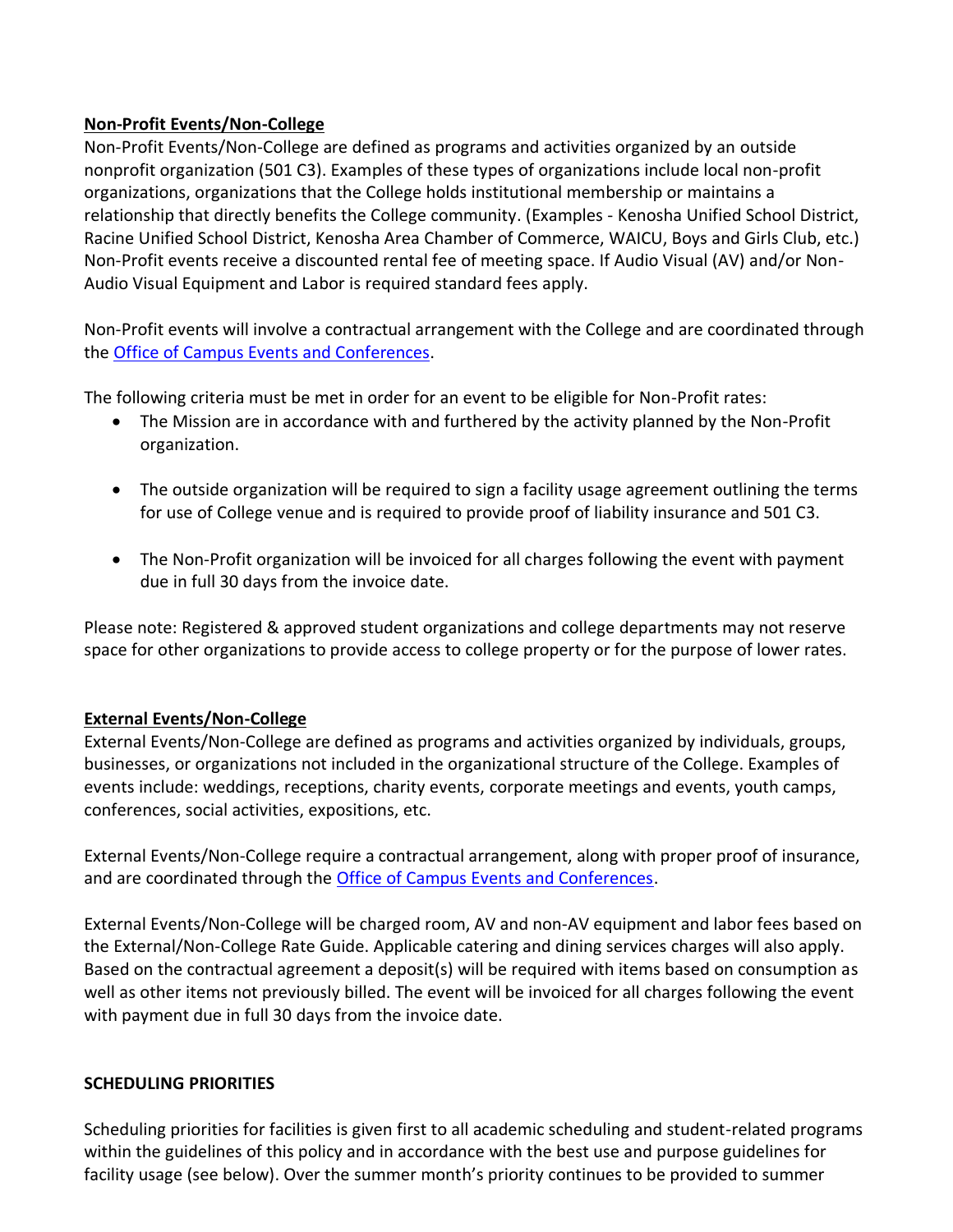academic schedules and then to external requests and mission appropriate events in an effort to generate revenue.

- Presidential events or events sponsored by the Office of the President
- Academic and College events (classes, exams, and large scale college events; Admissions, Homecoming, Family Weekend, Christmas Festival, sports outings/games/meets, etc.)
- Student Related Events (CAB events, student organizations, recitals, etc.)
- Conferences/Event (External Event/Non-College)

In scheduling a conference related event (external/non-college) that require the use of campus facilities, consideration will be given to the priority needs of students, faculty and staff to ensure the appropriate facilities are available and meet the primary mission of the College.

Over the summer months (June – August) priority is given to the Event Management Office in an effort to generate revenue. Consideration will be given to the priority needs of any Presidential, Academic and College events.

### **Facility and Maintenance Projects/Repairs**

Facilities/Room repair and maintenance is considered a top scheduling priority. In order to maintain facilities in a manner consistent with the image appropriate for the College it is necessary that regular maintenance and repairs are completed. Every effort will be made to complete maintenance and repairs at times throughout the year that will not conflict with College events.

# **SCHEDULING FACILITIES/ROOMS**

All academic classes are scheduled by the Registrar's Office. Classrooms may not be scheduled for noninstructional purposes prior to the scheduling of classes for each semester or term except for activities to be scheduled during non-class or weekend hours. Any changes in the classroom schedules desired by academic departments after the original room assignments should be communicated to the Registrar's Office to seek approval for the modification. If such a modification is approved by the Registrar's office, appropriate corrections to the academic schedule will be made. Any classroom schedules move not approved by the Registrar's Office will not be recognized and the class will be required to return to the original reservation space.

To schedule an event on campus (not tied to academic class periods), department staff or club/organization leaders need to access the on-line room/reservation system, Ad Astra. It is accessible via scheduling webpage on the Facilities home page. Select, complete and submit the request form. The submission of the form does not guarantee a reservation; it only notifies the Office of Buildings and Grounds and our scheduler of your request. You will receive notification your request was received and if there is a conflict with your request. The reservation system should only be used for internal,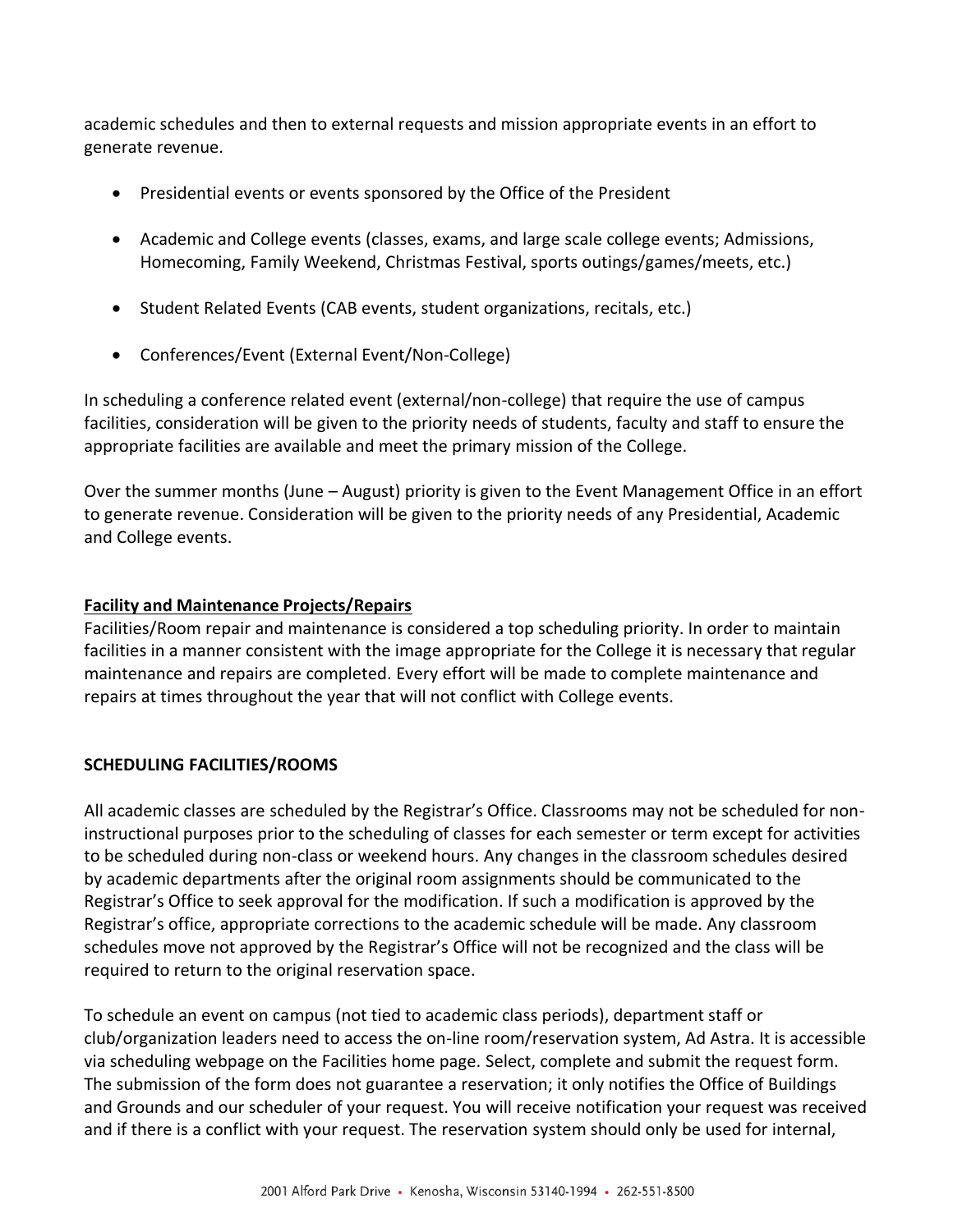college events and student organizations. Non-profit and external events must be booked by the Office Campus Events and Conferences to ensure that any fees, insurance requirements and guest accommodations can be met.

As some events require special set-up (stages, outside rentals, athletic equipment, etc.) and/or maintenance, the [Office of Campus Events and Conferences](https://www.carthage.edu/community/conference-services/) & [Buildings and Grounds](https://www.carthage.edu/about/offices-services/facilities-management/) may allocate additional time to allow for set up and break down of facilities which may also result in additional charges. This is true for internal, nonprofit, and external events.

| <b>Event host</b>                                           | <b>Reservations</b>           | Facility<br>charges                                     | <b>EVS</b><br>(cleaning)<br>charges  | AV services charges                                                                    | <b>Security</b><br>requirements                    | Food<br>service                   | <b>Payment method</b>                           |
|-------------------------------------------------------------|-------------------------------|---------------------------------------------------------|--------------------------------------|----------------------------------------------------------------------------------------|----------------------------------------------------|-----------------------------------|-------------------------------------------------|
| College Division/<br>Department<br>or Office                | Ad Astra                      | No charge                                               | No charge<br>unless<br>excessive     | No cost for service<br>with exception of<br>afterhours/weekend<br>or last-min requests | Varies based<br>on Event<br>Security<br>Guidelines | Must use<br>Parkhurst<br>Catering | Departmental<br>account #                       |
| Student<br>Organization                                     | The Harbor                    | No charge                                               | No charge<br>unless<br>excessive     | No cost for service<br>with exception of<br>afterhours/weekend<br>or last-min requests | Varies based<br>on Event<br>Security<br>Guidelines | Must use<br>Parkhurst<br>Catering | Student<br>organization<br>account#             |
| Non-profit<br>organization /<br>non-College<br>organization | Event<br>management<br>office | Based on<br>facility fee<br>non-profit<br>rate schedule | Covered in<br>facility<br>rental fee | Depends on use of<br>equipment                                                         | Varies based<br>on Event<br>Security<br>Guidelines | Must use<br>Parkhurst<br>Catering | Contract, proof of<br>insurance, and<br>invoice |
| External/non-<br>College<br>organization                    | Event<br>management<br>office | Based on<br>facility fee<br>rate schedule               | Covered in<br>facility<br>rental fee | Depends on use of<br>equipment                                                         | Varies based<br>on Event<br>Security<br>Guidelines | Must use<br>Parkhurst<br>Catering | Contract, proof of<br>insurance, and<br>invoice |

### **Event Reservation and Related Services Requirements**

### **PAYMENT**

For all groups paying a facility usage fee, full payment is due on the total rental fees and services/equipment fees upon execution of the Facility Use Agreement and Event Addendum. This fee is deemed earned when paid and is non-refundable for any reasons other than default by Carthage College in not providing the facilities and services as agreed herein, or cancellation of event up to 48 hours prior to event date. Nonpayment may result in cancellation of the event. Payments made by check or money order shall be made payable to Carthage College. Any additional event charges incurred during the event for security, room cleanup, AV requirements, equipment usage or lost or damage property will be billed after the event is completed and will be due and payable within 30 days after invoicing.

### **CANCELLATIONS**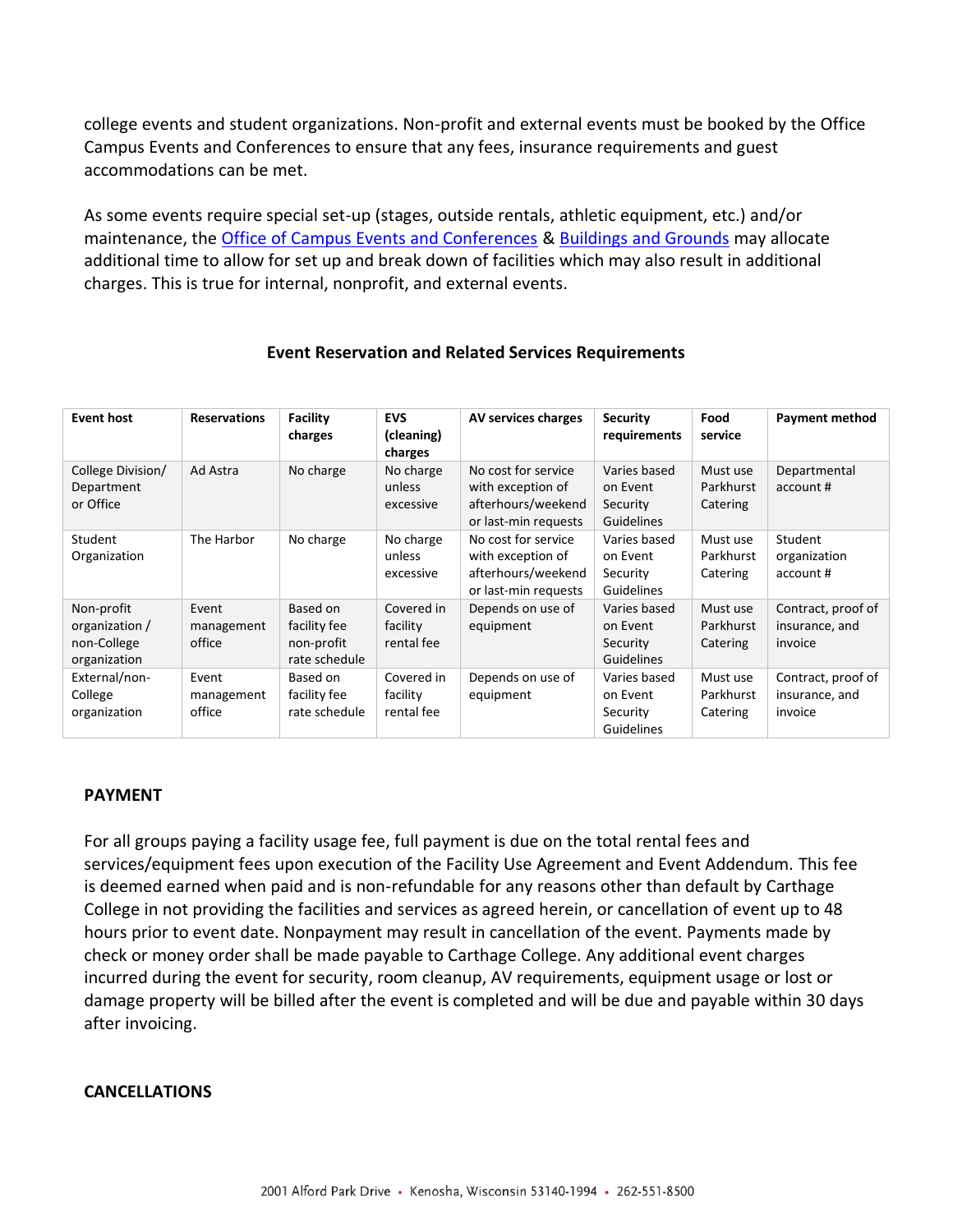The College reserves the right to substitute an alternative space for any facility reserved for a nonprofit or external event if deemed necessary to conduct official college business or special programs.

In extremely rare situations, due to factors beyond the reasonable control of the College, such as any strike, lockout, labor trouble (whether legal or illegal), civil disorder, failure of power, restrictive governmental laws and regulations, riots, insurrections, war, shortages, accidents, casualties, acts of God, etc. the College may cancel a previously scheduled event without penalty. In the event of a weather emergency in which the College is closed, outside catered events and facility reservations may be cancelled.

The [Office of Campus Events and Conference](https://www.carthage.edu/community/conference-services/) will contact the primary contact or designee listed on the Agreement if an event needs to be canceled to discuss the cancellation and opportunities for rescheduling.

### **Internal Event Cancellation (including student organizations):**

The [Office of Campus Events and Conferences](https://www.carthage.edu/community/conference-services/) must receive notice of cancellation no less than 24 business hours before the start of any event that does not include additional set-up, catering or AV. Any event that does include additional set-up, catering or AV must be cancelled at least 72 business hours before the start of the event. Failure to comply with this policy could result in loss of scheduling privileges for the remainder of the semester and potentially the following semester.

## **Non-Profit and External Event Cancellation:**

The [Office of Campus Events and Conferences](https://www.carthage.edu/community/conference-services/) requires a 48-hour cancellation notice (excluding weekends or legal holidays). If the cancellation is within the 48-hour policy a refund of half the total agreed upon in this Event Addendum will be refunded. No refunds shall be made if cancellation is after the 48-hour point or if there is a no show for the event.

Please contact Parkhurst catering for specifics regarding their cancellation payment, deposit and cancellation policies.

# **EVENT RESTRICTIONS**

All events, including internal, non-profit, and external must be scheduled in accordance with a list of restrictions, within reasonable boundaries of discretion, which include:

- The College maintains an exclusive catering contact with Parkhurst Dining. All food services whether sold or provided gratis as part of an event, must be provided by or with the consent of Parkhurst Dining.
- Requests to serve alcohol must be reviewed and approved by the [Office of Campus Events and](https://www.carthage.edu/community/conference-services/)  [Conferences.](https://www.carthage.edu/community/conference-services/) No alcoholic beverages may be brought in or carried out of any event at the College. It is the policy that no event will serve students alcohol. Exceptions to this policy require the approval of the President's Office. The College reserves the right to limit the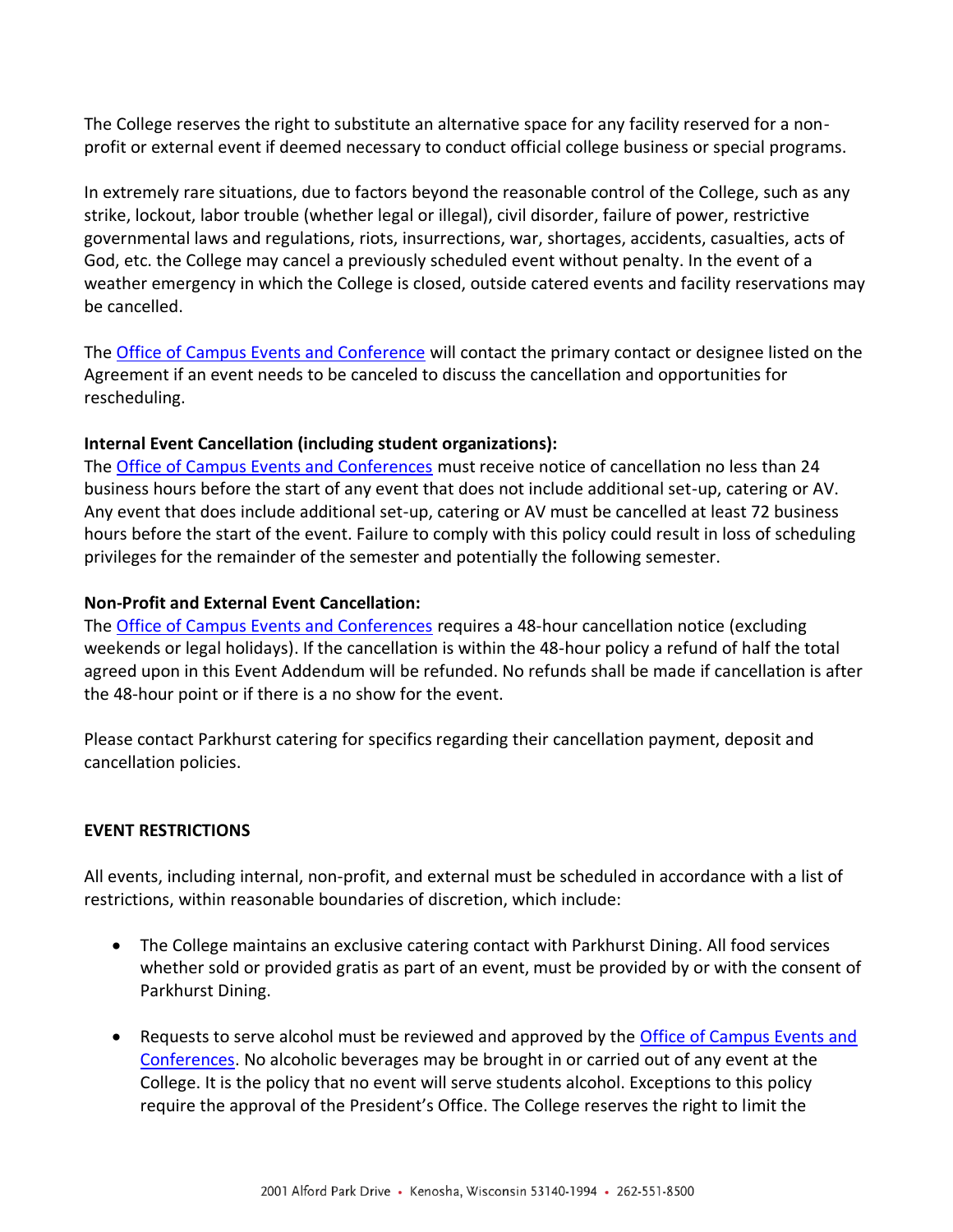amount of alcohol served and to restrict locations and time when alcohol may be served in association with approved events.

- All College facilities are tobacco free. Smoking is not permitted inside or within 20 feet of any College building.
- Rooms must be left in the same condition at the end of the function as when the function began with the exception of general cleanup.
- Decorations must be approved in advance by the [Office of Campus Events and Conferences.](https://www.carthage.edu/community/conference-services/) The use of nails, thumbtacks, tape, etc. on walls is prohibited. Decorations must be removed immediately after and event.
- Candles, torches, or other sources of open flame are not permitted in any College facility. Candles completely enclosed in a protective and nonflammable enclosure may be used upon request for special events.
- No animals are allowed inside College facilities with the following exceptions: certified guide/service animals, animals part of a special event presentation or entertainment, or as part of a laboratory colony or authorized lab use.
- No alterations may be made to College property unless otherwise authorized by the Office of [Campus Events and Conferences](https://www.carthage.edu/community/conference-services/) and listed within the Facilities Usage Agreement and Event Addendum.
- Scheduled users of the facilities reserved may not sublet or reassign College property or facilities.
- Events may not allow attendance to exceed facility maximum capacities. Fire exits must remain unlocked and exit egress respected at all times. The College reserves the right to stop facility use and terminate all services if an event designee and/or event participants ignore such fire safety regulations.
- All events and facility use must comply with appropriate state, fire and safety codes. Fire alarm boxes, fire alarm strobes and horns, beam detectors, and other life safety equipment must be respected and no event activity, decoration, or behavior may impeded their proper functioning or obscure them from view.
- Users of reserved facilities will be responsible for any loss or damage to facilities and property.
- Bicycles, inline skates, skateboards, scooters, motor vehicles, or other modes of mechanical transportation, not associated with an accommodation for an ambulatory impairment, are not allowed inside College facilities.

#### **SPECIAL EVENT PARKING**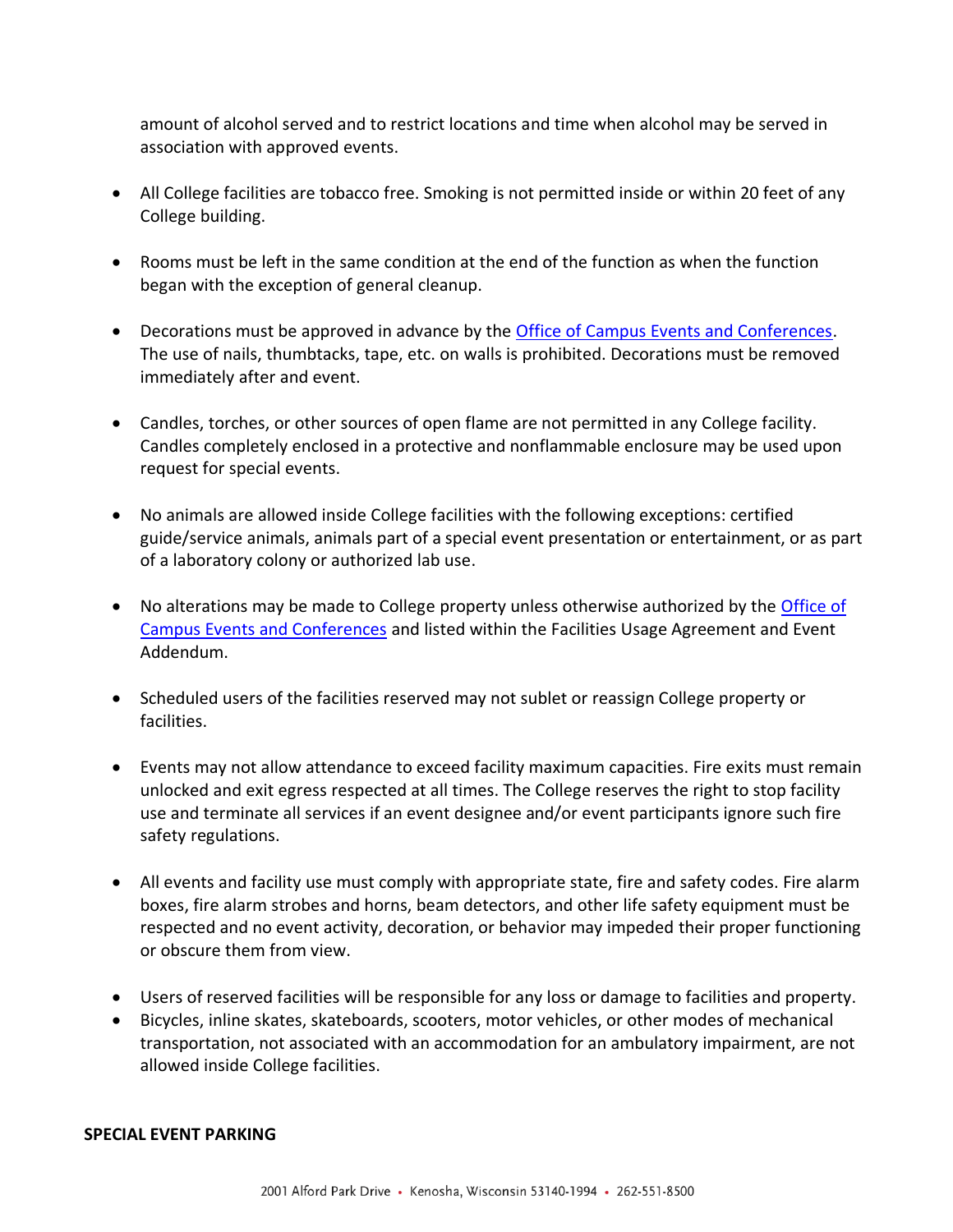To maintain order and promote safety for all of our students and guests, parking requirements for special events must be enacted. These requirements are also enacted to protect our student's interests and develop appropriate expectations for event organizers and their guests as regards to available parking assets on our campus.

Reserving a facility does not guarantee any parking assets for your guests on campus. Arrangement for all special event parking must be made with Campus [Public Safety](https://www.carthage.edu/life-at-carthage/health-wellness-safety/public-safety/) Office three (3) weeks prior to the scheduled event. This timing will allow the event sponsor adequate time to disseminate information to the event guests and participants.

Parking resources are limited. Failure to register your event and secure parking assets with the Campus Public Safety Director may very well result in no parking availability for your guests and participants. It is the responsibility of the event sponsor to inform their guests what parking assets are being made available for their use and where these parking assets are in relation to event location. Campus Public Safety officers may be stationed during certain events and will direct the guests where to park.

Additional Campus Public Safety officers may be an extra expense incurred for the event, depending on how many guest will be in attendance.

Guest and visitor parking available for events is limited during the academic school year. Event sponsors may wish to arrange for shuttles during the event. Coordination of the shuttles, the use of campus fleet vehicles, and obtaining authorized drivers should be discussed with the [Office of Campus](https://www.carthage.edu/community/conference-services/)  [Events and Conferences,](https://www.carthage.edu/community/conference-services/) if interested.

Within reason, Campus [Public Safety](https://www.carthage.edu/life-at-carthage/health-wellness-safety/public-safety/) will allow for drop offs in front of the building that the event is scheduled. Depending on scheduling, event parking may be required at an off campus site where guests and event participants are shuttled to campus from this off campus location.

### **CHANGES TO POLICY AND FAILURE TO COMPLY**

All policies and guidelines presented in this document are subject to review and change without notice. Facilities and service fees will be reviewed on an annual basis to assess and establish fair and reasonable costs for all internal, sponsored, and external charges.

Failure to comply with the guidelines and policies may result in the assessment of charges to recover the costs of services scheduled and/or performed, the suspension or revocation of scheduling privileges, and/or the closing of an event requiring restitution for expenses or damages.

### **CONTACT INFORMATION & ADDITIONAL RESOURCES**

**Event Management Office**  Meggan Mazanet